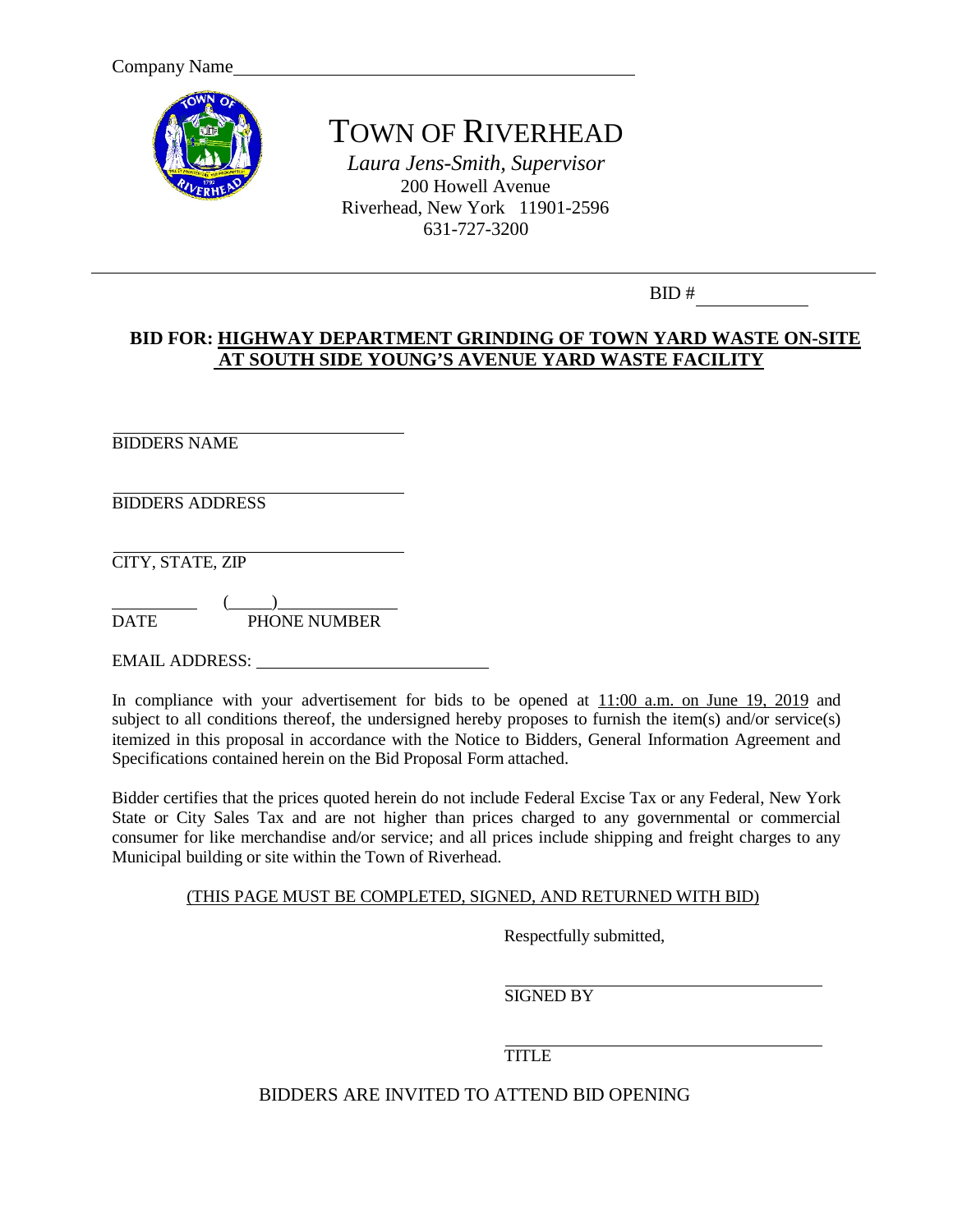# **TOWN OF RIVERHEAD BIDSPECIFICATION**

# **HIGHWAY DEPARTMENT GRINDING OF TOWN YARD WASTE ON-SITE AT SOUTH SIDE YOUNG'S AVENUE YARD WASTE FACILITY**

## **I. General Scope of Services**

CONTRACTOR shall provide all necessary and adequately sized equipment, personnel and fuel to efficiently and safely double grind and screen the yard waste into mulch at the following site:

> TOWN OF RIVERHEAD South Side Yard Waste Facility ("Facility") Youngs Avenue (located on the south side of Youngs Avenue adjacent to former landfill) Riverhead, NY 11901

## **1. Performance Specifications:**

a. Grinding and Screening Technique: The contractor shall grind or \*preferably double grind (material shall be processed/passed through the grinder twice) the yard waste and screened such that the material/mulch is ground into acceptable size chips as designated by the Highway Superintendent or his designee. The Town recommends that the screens on the grinder shall be one and one half  $(1 \frac{1}{2})$  inches and no greater than two  $(2)$  inches. The contractor may submit alternate bids (prices) as follows: (i) COST PER DAY FOR GRINDING (single grind) together with COST FOR TREE DAY OF GRINDING (single grind) and/or (ii) COST PER DAY FOR GRINDING (double grind) together with COST FOR THREE DAY OF GRINDING (double grind) and/or (iii) COST FOR GRINDING ALL MATERIAL (single grind) and/or (iv) COST FOR GRINDING ALL MATERIAL (double grind). As stated above, the Town prefers double ground material due to the size, ability to better integrate into soil, and ability for reuse. The Highway Superintendent may request a sample of all materials and in his sole discretion determine if a single ground sample or double ground sample meets the performance specifications that are in the best interests of the Town.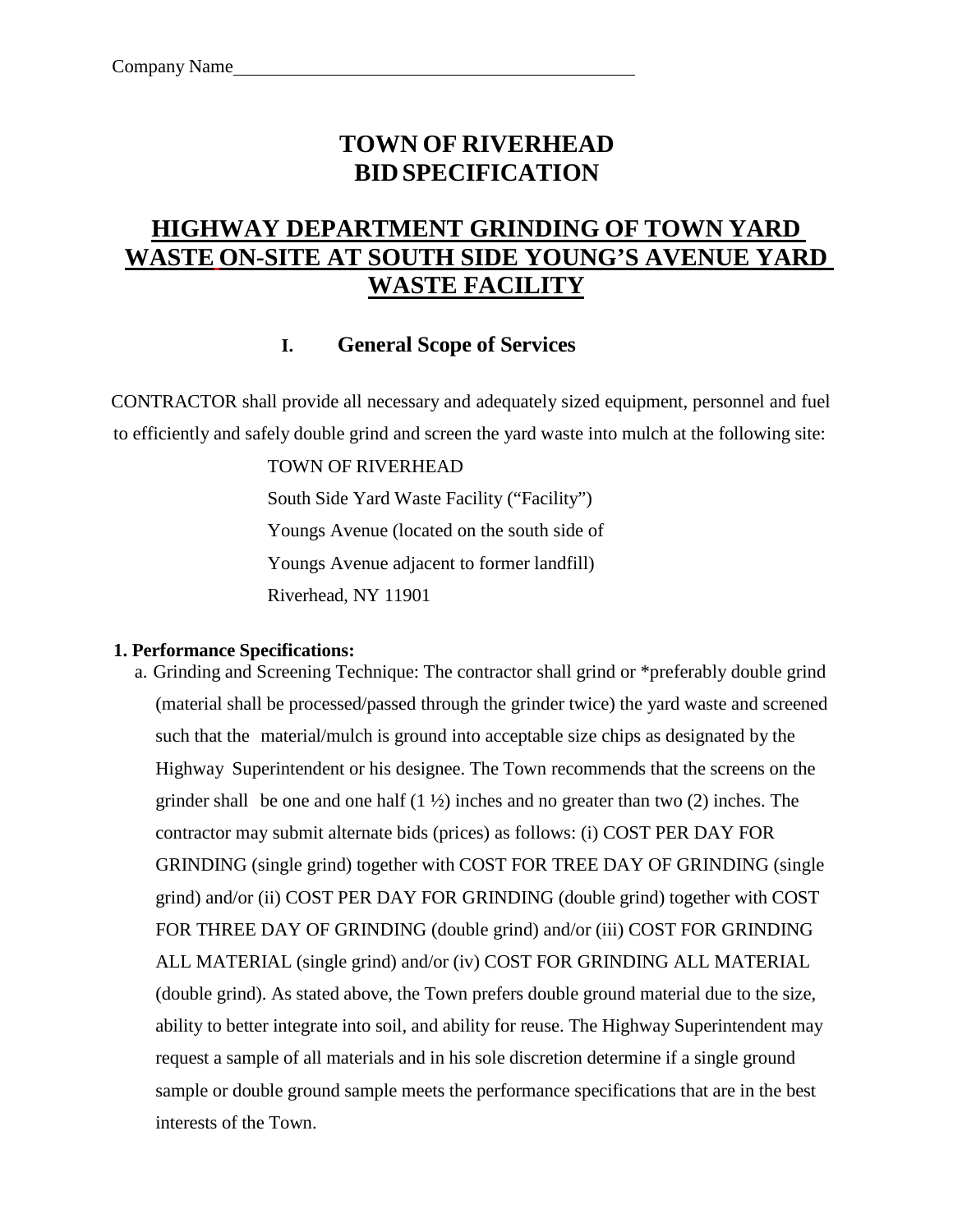#### Company Name

- b. Grinding and Loading Equipment: The Contractor shall utilize a wood grinding machine capable of processing a minimum of 800 cubic yards of material per eight hour day (100 cubic yards per hour). In addition, the Contractor shall utilize a rubber tire loader of sufficient size to move the yard waste to the wood grinder and relocate the chipped material to an area of the site designated by the Highway Superintendent or his designee.
- c. Debris: All debris not suitable for grinding will be removed from the yard waste and set aside in a location designated by the Highway Superintendent or his designee. The Town of Riverhead will not be responsible for any damage to the CONTRACTOR'S equipment due to inadequate removal of debris prior to grinding.
- d. Hours of Operation: All work shall be conducted during weekdays (Monday through Friday) between the hours of 7:00 am and 3:30 p.m. In the event that work at the site is not completed by the close of business (3:30 p.m.), the Highway Superintendent or his designee shall be authorized to extend the time but in no event shall Contractor conduct grinding operation or location/movement of material after 5:00 pm.
- e. Equipment Failure or Malfunction/Failure to Operate**:** If the Town selects the option to pay per day for each grinding event and contractor's machines are not operating due to equipment failure or malfunction, machine maintenance, lack of personnel to operate the machine, inclement weather, act of God or any other reason, Contractor shall not be entitled to receive compensation for such "down time" and instead the Town shall deduct any and all down time hours, said down time hours to be prorated on an hourly basis based upon the daily rate per day. If the Town selects the option to pay for one continuous grinding event (grinding all the material day to day until completion) and contractor's machines are not operating due to equipment failure or malfunction, machine maintenance, lack of personnel to operate the machine, inclement weather, act of God or any other reason, Town may terminate the contract and contractor only be entitled to the per day rate less any and all down time hours, said down time hours to be prorated on an hourly basis based upon the daily rate per day.
- f. Monitor/Record of Operation**:** A daily log of machine operating times shall be maintained by the Contractor and/or Contractor's employee/equipment operator and submitted to the Highway Superintendent or his designee for approval and signature, together with the Authorization to Grind Form indicating volume of material and same shall serve as the basis for payment by the Town.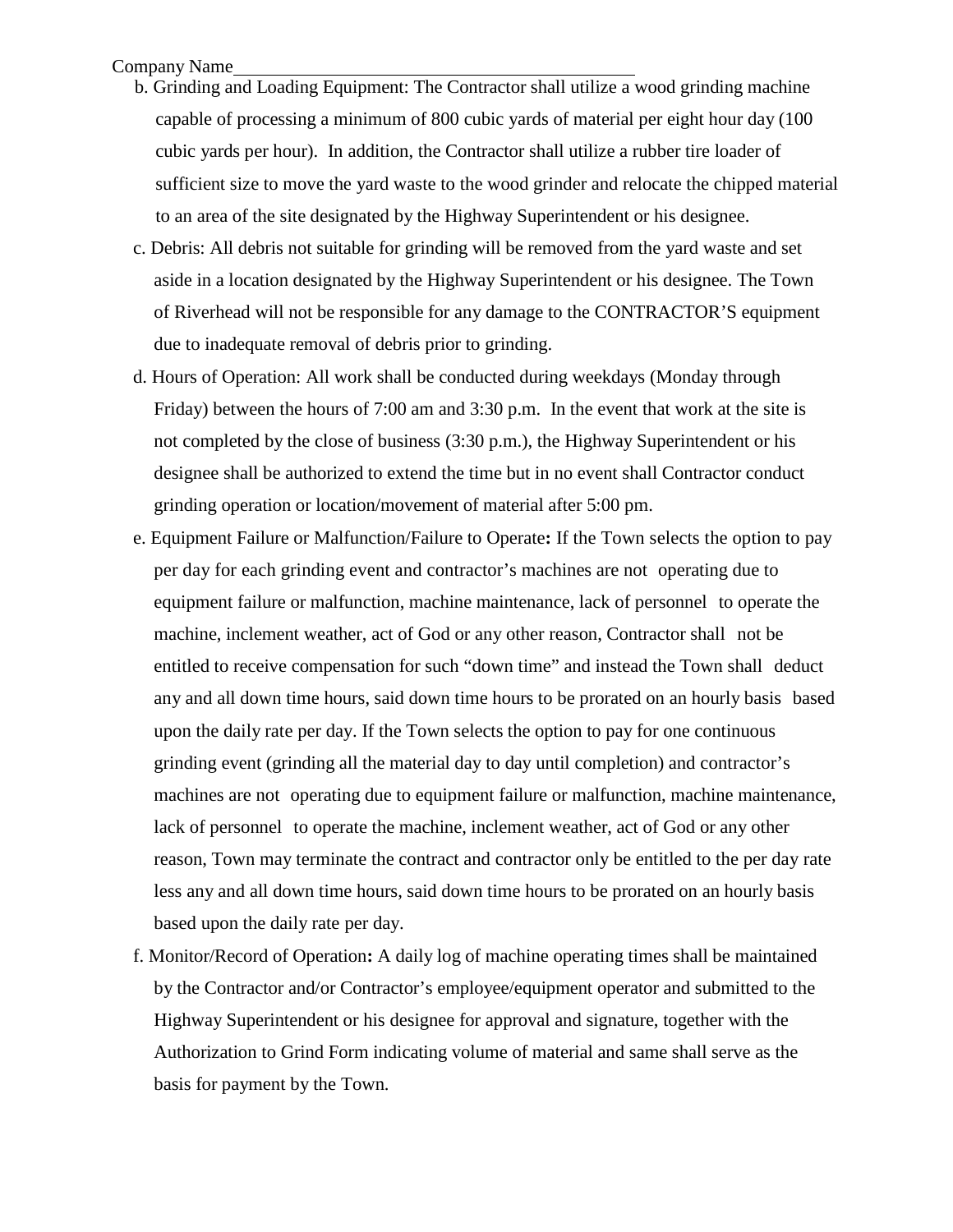#### Company Name

- g. Site Security**:** The Town's South Side Yard Waste Facility is fenced with a locking gate. The Contractor's equipment may be left overnight at the Facility, however, the Town assumes no responsibility for Contractor's equipment.
- h. Grinding Event: The Highway Superintendent or his designee will determine when a grinding event is required at the site. A grinding event shall be defined as the grinding of all yard waste present at the site prior to beginning grinding.
- i. Notification of Grinding Services: The Highway Superintendent or his designee will notify the contractor when a grinding event is required or in the alternative, if the Town determines that it is in the best interests of the Town to retain the contractor for one continuous grinding event (grinding all the material day to day until completion), the Highway Superintendent or his designee will notify contractor of start date. The CONTRACTOR will begin work no less than 5 days and no more than 10 days from the date of notification.
- j. Schedule to Grind: The CONTRACTOR will provide the Highway Superintendent or his designee with written notice of the scheduled start date at least 5 days prior to the grinding event to allow the Highway Department sufficient time such that, if required,
- k. Measurement of Material: The method of measurement of the mulch pile will be to measure the length, width and height of the finished mulch pile and calculate the volume of pile based on its geometry. The CONTRACTOR and Highway Superintendent or his designee will document the volume, based on the above methodology and record same on an Authorization to Grind Form (attachment A). A completed Authorization to Grind Form will accompany each invoice for payment.

#### **2. Payment:**

The CONTACTOR shall receive payment based upon a daily rate or three-day rate, or in the event the Town selects the option to pay for one continuous grinding event (grinding all the material day to day until completion) the CONTRACTOR shall receive payment after completion of grinding of all material on site. No other claims for compensation will be considered by the Town.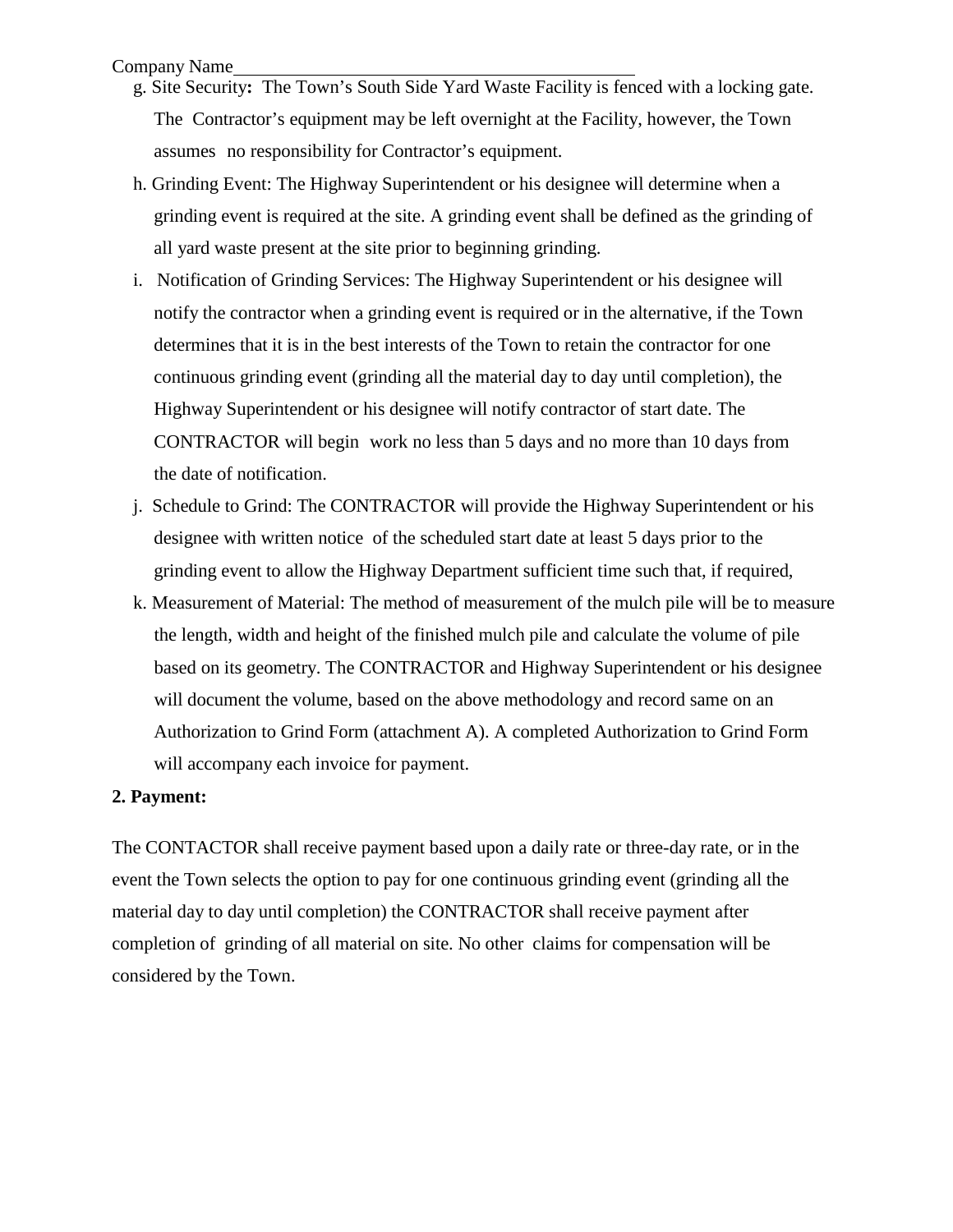# **II. General Bid Specifications**

### **1. Bid Criteria**

To be considered, all bids must be submitted in writing and respond to the items outlined in the bid specifications. The Town reserves the right to reject any non-responsive or non-conforming bids. All properly sealed and marked bids are to be sent to the Town of Riverhead marked **"HIGHWAY DEPARTMENT GRINDING OF TOWN YARD WASTE ON-SITE AT SOUTH SIDE YOUNG'S AVENUE YARD WASTE FACILITY"** and received no later than **11:00 am on June 19, 2019** at the Office of the Town Clerk, 200 Howell Avenue, Riverhead, NY. Any bid received after this date and time shall not be considered and shall be returned unopened. The proposing CONTRACTOR bears the risk of delays in delivery. Upon receipt of CONTRACTOR bids, each CONTRACTOR shall be presumed to be thoroughly familiar with all specifications and requirements of the bid requirements. The failure or omission to examine any form, instrument or document shall in no way relieve CONTACTOR from any obligation in respect to this contract.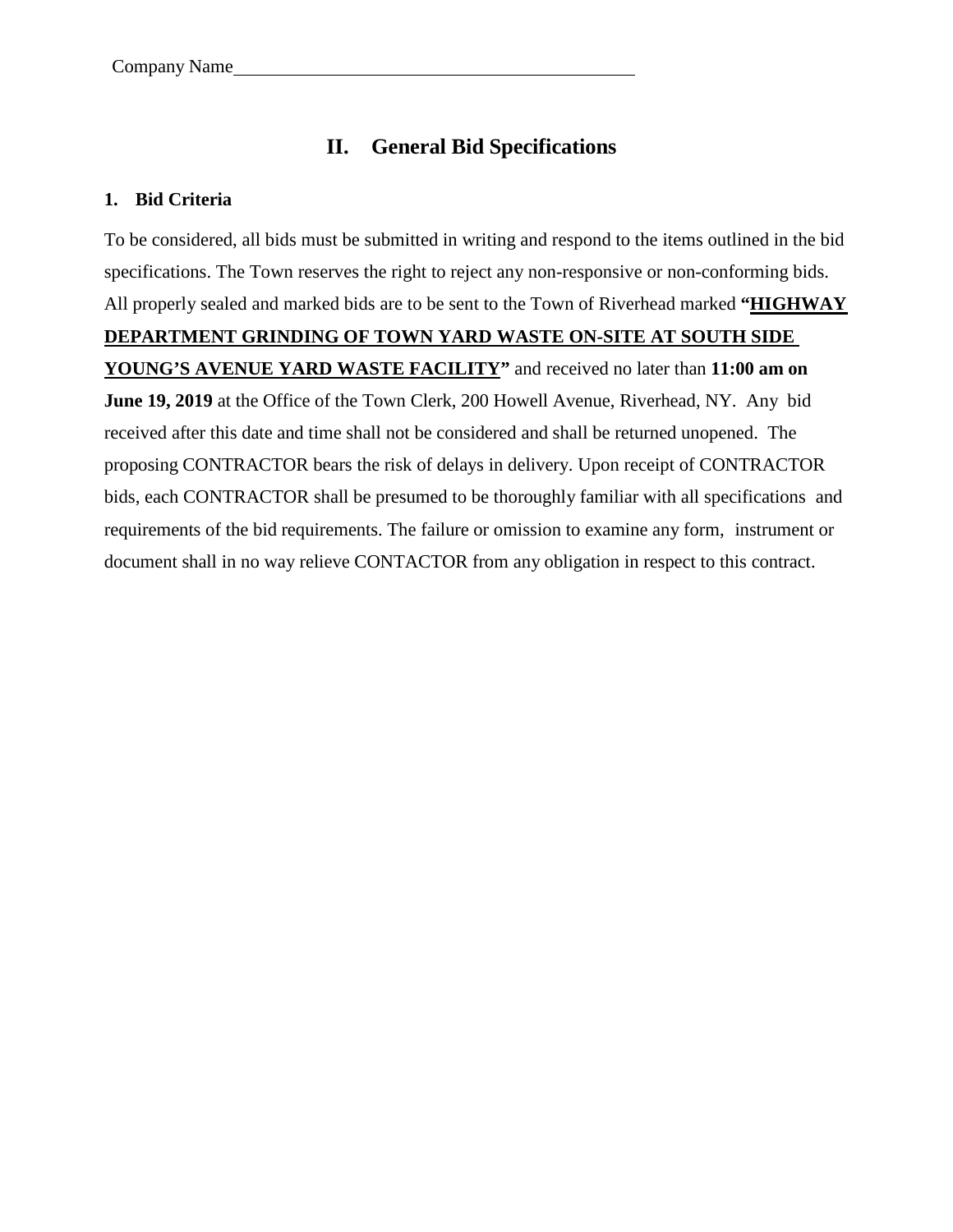## **2. Non-Conforming Bids**

Non-conforming Bids will not be considered. Non-conforming bids are defined as those that do not meet the requirements of the bid specification. The determination of whether a bid requirement is substantive or a mere formality shall reside solely within the Town of Riverhead.

## **3. Sub-Contracting**

The CONTRACTOR selected shall be solely responsible for contractual performance and CONTRACTOR assumes all responsibility for the quality of work performed under this contract.

## **4. Discrepancies and Omissions**

CONTRACTOR is fully responsible for the completeness and accuracy of their bid, and for examining this bid and all addenda. Failure to do so will be at the sole risk of CONTRACTOR. Should CONTRACTOR find discrepancies, omissions, unclear or ambiguous intent or meaning, or should any questions arise concerning this request for bid, CONTRACTOR shall notify the Town Clerk of the Town of Riverhead and/or Highway Superintendent, in writing, of such findings at least five (5) days before the bid opening. This will allow issuance of any necessary addenda. It will also help prevent the opening of a defective bid and exposure of CONTRACTOR'S bid upon which award could not be made. All unresolved issues should be addressed in the bid. Protests based on any omission or error, or on the content of the solicitation, will be disallowed if these faults have not been brought to the attention of the Designated Contact, in writing, no later than five (5) calendar days prior to the time set for opening of the bids.

## **5. Town's Right to Reject Bids**

The Town reserves the right to accept or reject any or all bids or any part of any bid, to waive defects, technicalities or any specifications (whether they be in the Town's specifications or CONTRACTOR'S response), to sit and act as sole judge of the merit and qualifications of each product offered, or to solicit new bids on the same project or on a modified project which may include portions of the originally proposed project as the Town may deem necessary in the best interest of the Town.

## **6. Town's Right to Cancel Solicitation**

The Town reserves the right to cancel this solicitation at any time during the procurement process, for any reason or for no reason. The Town makes no commitments expressed or implied, that this process will result in a business transaction with any CONTRACTOR.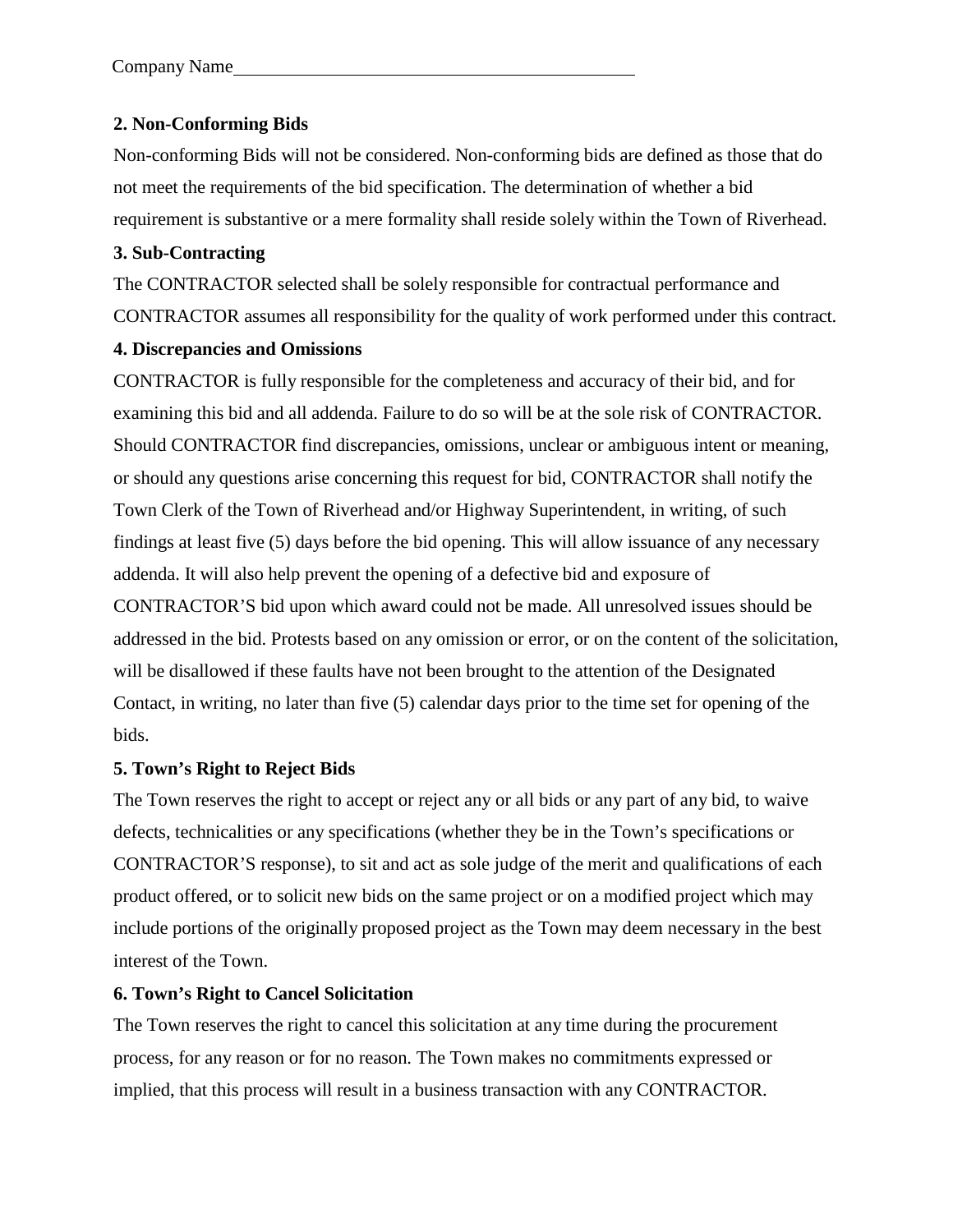## **7. Notification of Withdrawal of Bid**

CONTRACTOR may modify or withdraw its bid by written request, provided that both bid and request is received by the Town prior to the bid due date. Bids may be re-submitted in accordance with the Bid Notice due date in order to be considered further. Bids become the property of the Town at the bid submission deadline. All bids received are considered firm offers at that time.

## **8. Exceptions to the Bid Specifications**

Any exceptions to the Bid Specifications or the Town's terms and conditions, must be highlighted and included in writing in the bid. Acceptance of exceptions is within the sole discretion of the evaluation of the Town.

## **9. Award of Contract**

The final award of a contract is subject to approval by the Town. The Town has the sole right to select the successful CONTRACTOR(S) for award, to reject any bid as unsatisfactory or nonresponsive, to award a contract to other than the lowest priced bid, to award multiple contracts, or not to award a contract. Notice in writing to a CONTRACTOR of the acceptance of its bid by the Town will constitute a contract, and no CONTRACTOR will acquire any legal or equitable rights or privileges until the occurrence of such event.

## **10. Contract Terms and Conditions**

The term of the contract between the successful bidder and the Town shall be for one (1) year. At the end of the contract period, the contract may be extended (not to exceed 1 one (1) year extension) upon the same terms and conditions at the sole discretion of the Town of Riverhead and with the consent of the vendor. The Town also reserves the right to cancel this contract at any time without notice. In the event the Town has selected Option C or Option D (see Bid Sheet-all material to be ground day to day until completion) and cancels the contract prior to completion the Town shall remit payment to CONTRACTOR based upon the daily rate if less than three days or three day rate for the period of time the CONTRACTOR operated at the site subject to and provided CONTRACTOR has ground a minimum of 800 cubic yards per day otherwise Town shall be entitled to deduct that portion of day based upon material ground.

## **11. Independent Contractors**

The parties to the contract shall be independent contractors to one another, and nothing herein shall be deemed to cause this agreement to create an agency, partnership, joint venture or employment relationship between parties. Each party shall be responsible for compliance with all applicable workers compensation, unemployment, disability insurance, social security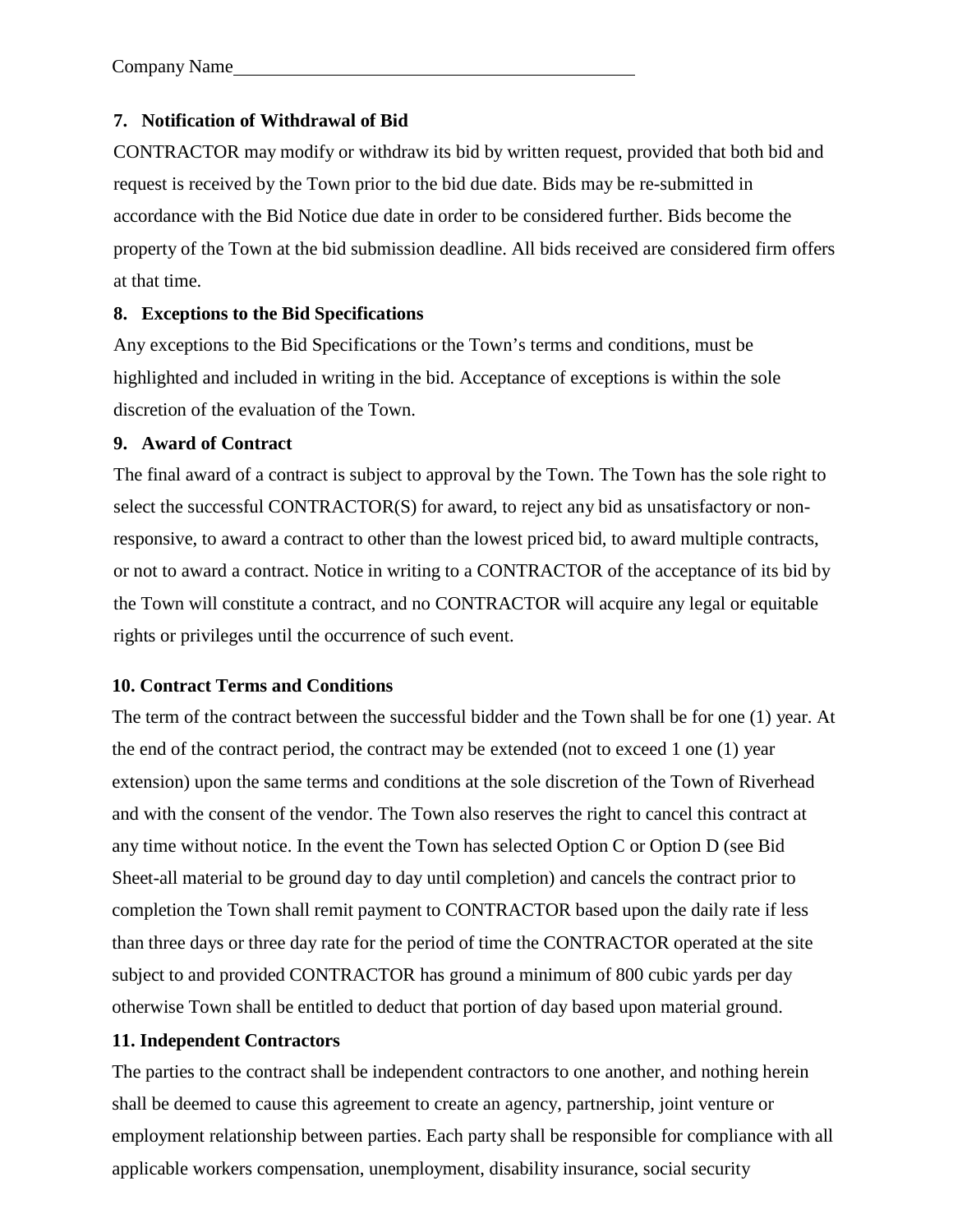withholding and all other similar matters. Neither party shall be liable for any debts, accounts, obligations or other liability whatsoever of the other party or any other obligation of the other party to pay on the behalf of its employees or to withhold from any compensation paid to such employees any social benefits, workers compensation insurance premiums or any income or other similar taxes.

### **12. Licenses and Permits**

In performance of the contract, the CONTRACTOR will be required to comply with all applicable federal, state and local laws, ordinances, codes, and regulations. The cost of permits and other relevant costs required in the performance of the contract shall be borne by the successful CONTRACTOR. The CONTRACTOR shall be properly licensed and authorized to transact business in the State of New York.

#### **13. Notice**

Any notice to the Town of Riverhead required under the contract shall be sent to:

# **Highway Superintendent 1177 Osborn Avenue Riverhead, NY 11901**

#### **14. Indemnification**

a. General Indemnification**:**

By submitting a bid, the proposing CONTRACTOR agrees that in the event it is awarded a contract, it will indemnify and otherwise hold harmless the Town of Riverhead, its agents and employees from any and all liability, suits, actions, or claims, together with all costs, expenses for attorney's fees, arising out of the CONTRACTOR'S its agents and employees' performance work or services in connection with the contract, regardless of whether such suits, actions, claims or liabilities are based upon acts or failures to act attributable, ole or part, to the Town, its employees or agents.

b. Insurance

i. CONTRACTOR recognizes that it is operating as an independent contractor and that it is liable for any and all losses, penalties, damages, expenses, attorney's fees, judgments, and/or settlements incurred by reason of injury to or death of any and all persons, or injury to any and all property, of any nature, arising out of the CONTRACTOR'S negligent performance under this contract, and particularly without limiting the foregoing, caused by, resulting from, or arising out of any act of omission on the part of the CONTRACTOR in their negligent performance under this contract.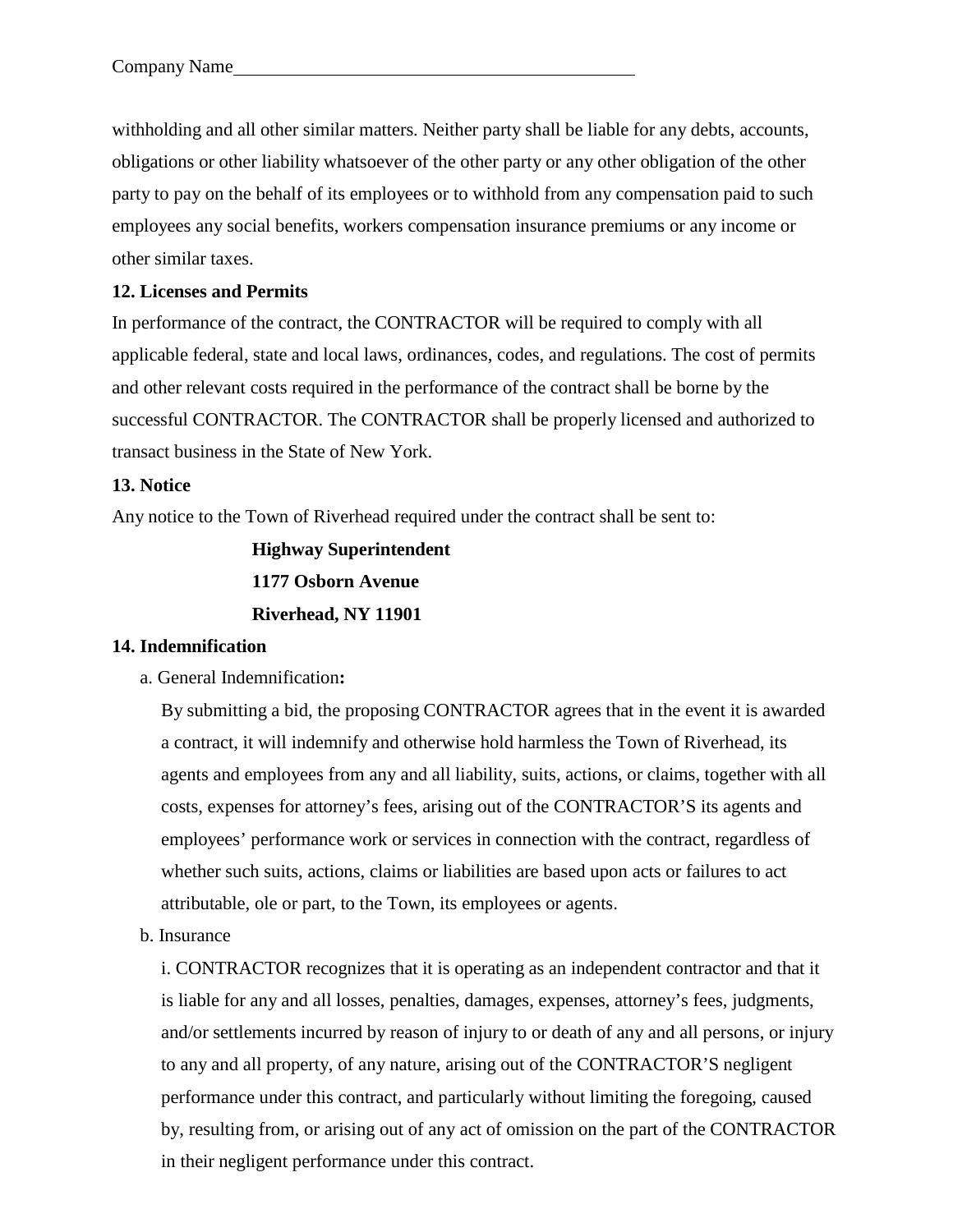ii. The CONTRACTOR shall maintain such insurance as will protect against claims under Worker's Compensation Act and from any other claims for damages for personal injury, including death, which may arise from operations under this contract. The CONTRACTOR is an independent contractor and is not an employee of the Town of Riverhead.

iii. During the term of this contract, the CONTRACTOR shall, at its own expense, carry insurance minimum limits as set forth above.

#### **15. Piggybacking Clause Method of Award**

The contract, if awarded, will be to the lowest responsive/responsible bidder(s) in part or in whole who meet(s) all the terms of the specifications. The TOWN guarantees no minimum or maximum purchases or contracts as a result of award of this bid. The Town of Riverhead reserves the right to allow all municipal and not for profit organizations authorized under the General Municipal Laws of the State of New York, to purchase any goods and/or services awarded as a result of this bid in accordance with the latest amendments to NYS GML 100 through 104. However, it is understood that the extension of such contracts are at the discretion of the vendor and the vendor is only bound to any contract between the Town of Riverhead and the vendor. Additionally, the TOWN reserves the right to purchase any goods or services included as a part of this bid from any means legally available to it.

#### **16. Sexual Harassment**

"By submission of this bid, each bidder and each person signing on behalf of any bidder certifies, and in the case of a joint bid each party thereto certifies as to its own organization, under penalty of perjury, that the bidder has and has implemented a written policy addressing sexual harassment prevention in the workplace and provides annual sexual harassment prevention training to all of its employees. Such policy shall, at a minimum, meet the requirements of §201-G of the Labor Law."

**New York Law**: The Notice to Bidders and Bid Specifications shall be governed according to the laws of the State of New York.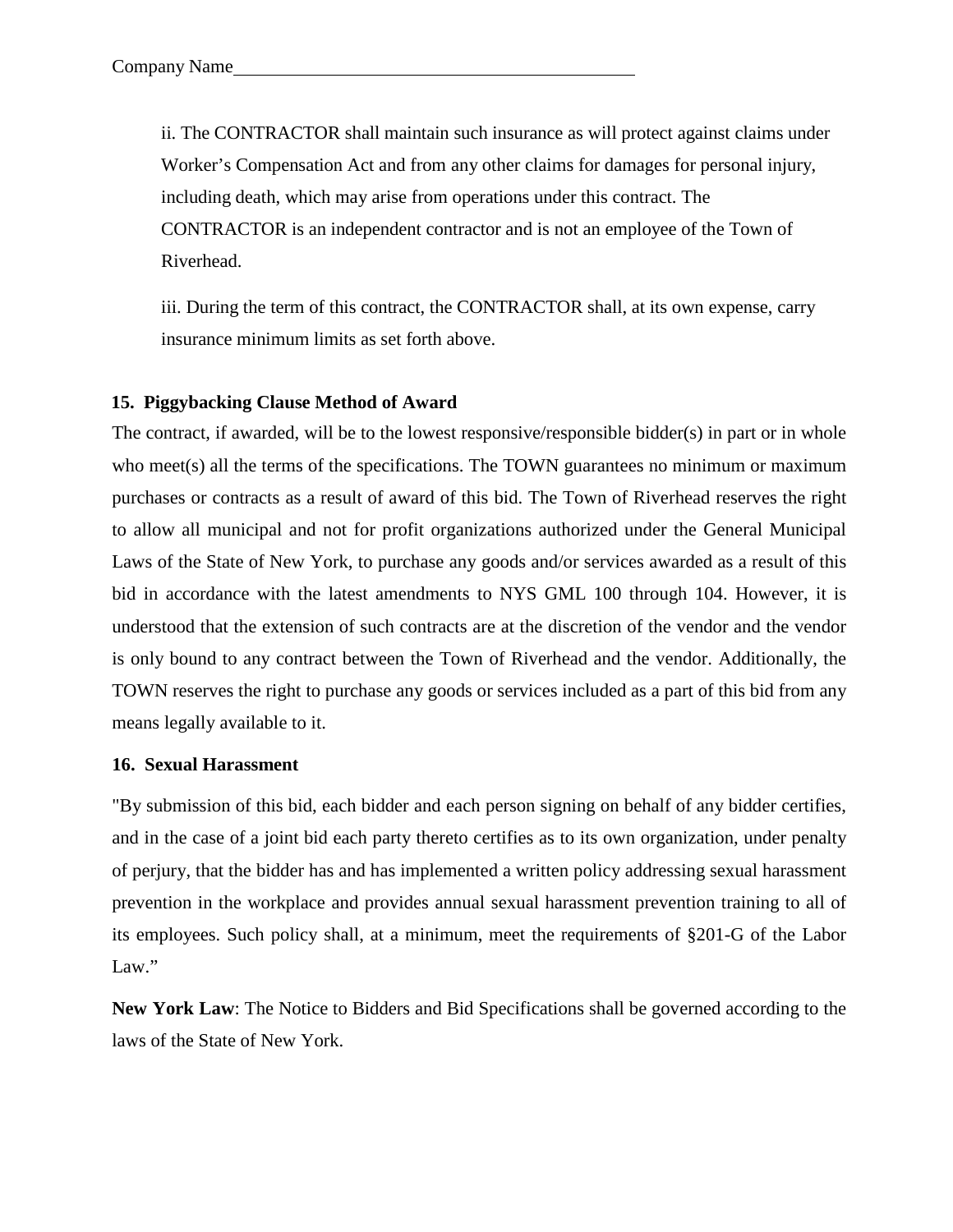# **III. Required Information for Submission of Bid Proposal**

The following information shall be provided in each bid in the order listed below. The bid proposal must be signed by an authorized company representative. Failure to respond to any request for information may result in rejection of the bid at the sole discretion of the Town. A CONTRACTOR'S submission of qualifications must address all the items. The submission must indicate any exception(s) to these requirements.

Date: Signature: Signature: Signature: Signature: Signature: Signature: Signature: Signature: Signature: Signature: Signature: Signature: Signature: Signature: Signature: Signature: Signature: Signature: Signature: Signatu

<u> 1990 - Johann Barbara, martin a</u>

Title: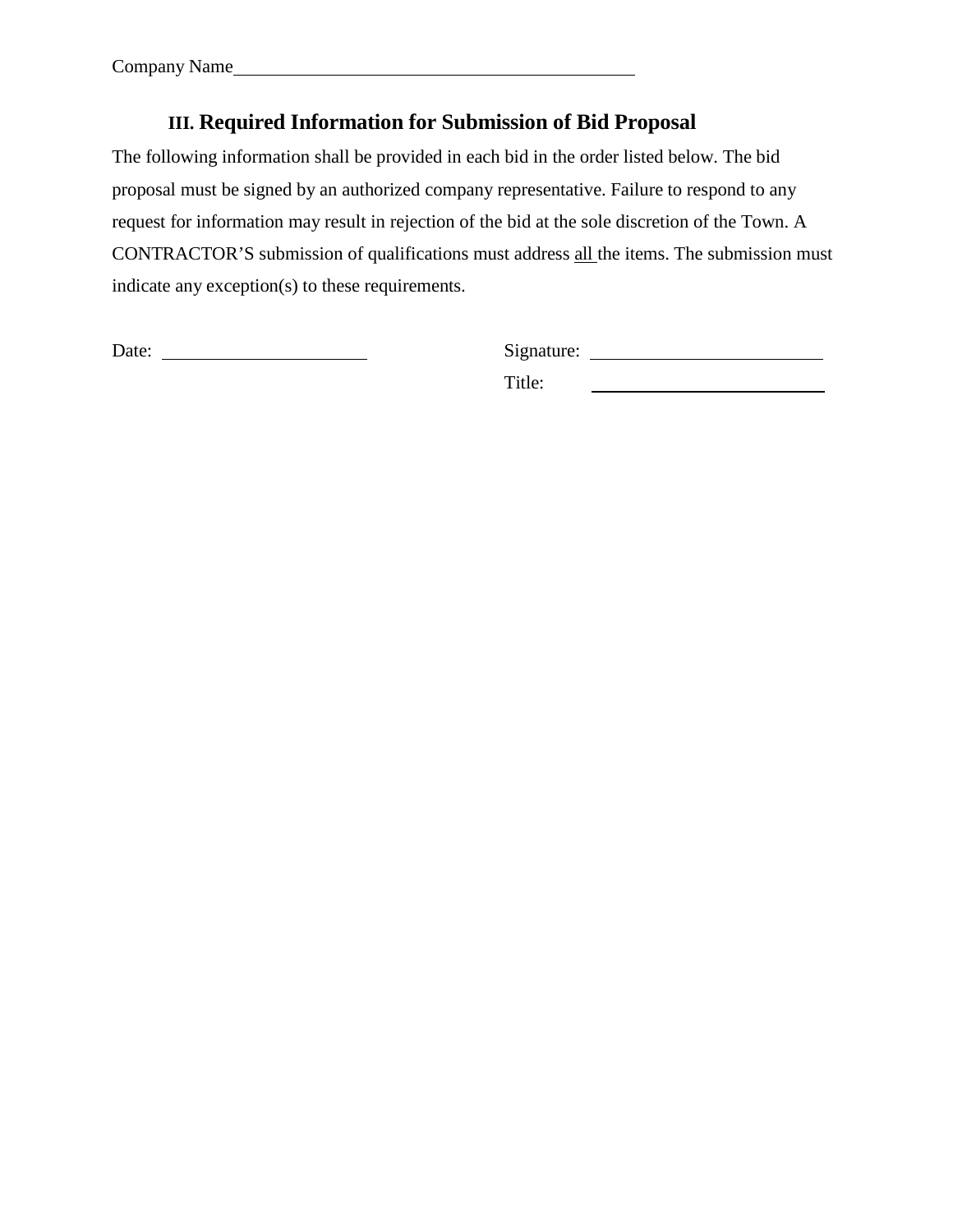## **IV. BID**

## **TOWN OF RIVERHEAD HIGHWAY DEPARTMENT GRINDING OF TOWN YARD WASTE ON-SITE AT SOUTH SIDE YOUNG'S AVENUE YARD WASTE FACILITY**

## **BID SHEET**

#### **1. Company information**:

a. Name, physical address, mailing address, telephone number, fax number, the name of the primary contact for this bid, and the e-mail address for the primary contact and/or main office.

b. Identify the principals who will be, or may be, involved in the yard waste grinding projects, their roles, and their experience.

#### **2. Insurance**:

- a. Proof of Comprehensive General Liability Insurance, including products completed, contractual, property and personal injury in the amount of \$1,000,000.00 per occurrence and \$2,000,000.00 in the aggregate; and
- b. Proof of professional liability insurance in the amount of (\$1,000,000.00.); and
- c. Proof of Automotive/Equipment Liability (Bodily Injury and Property Damage) insurance in the amount of \$100,000 (per occurrence)/\$300,000 (total).

(Please annex proof of insurance.)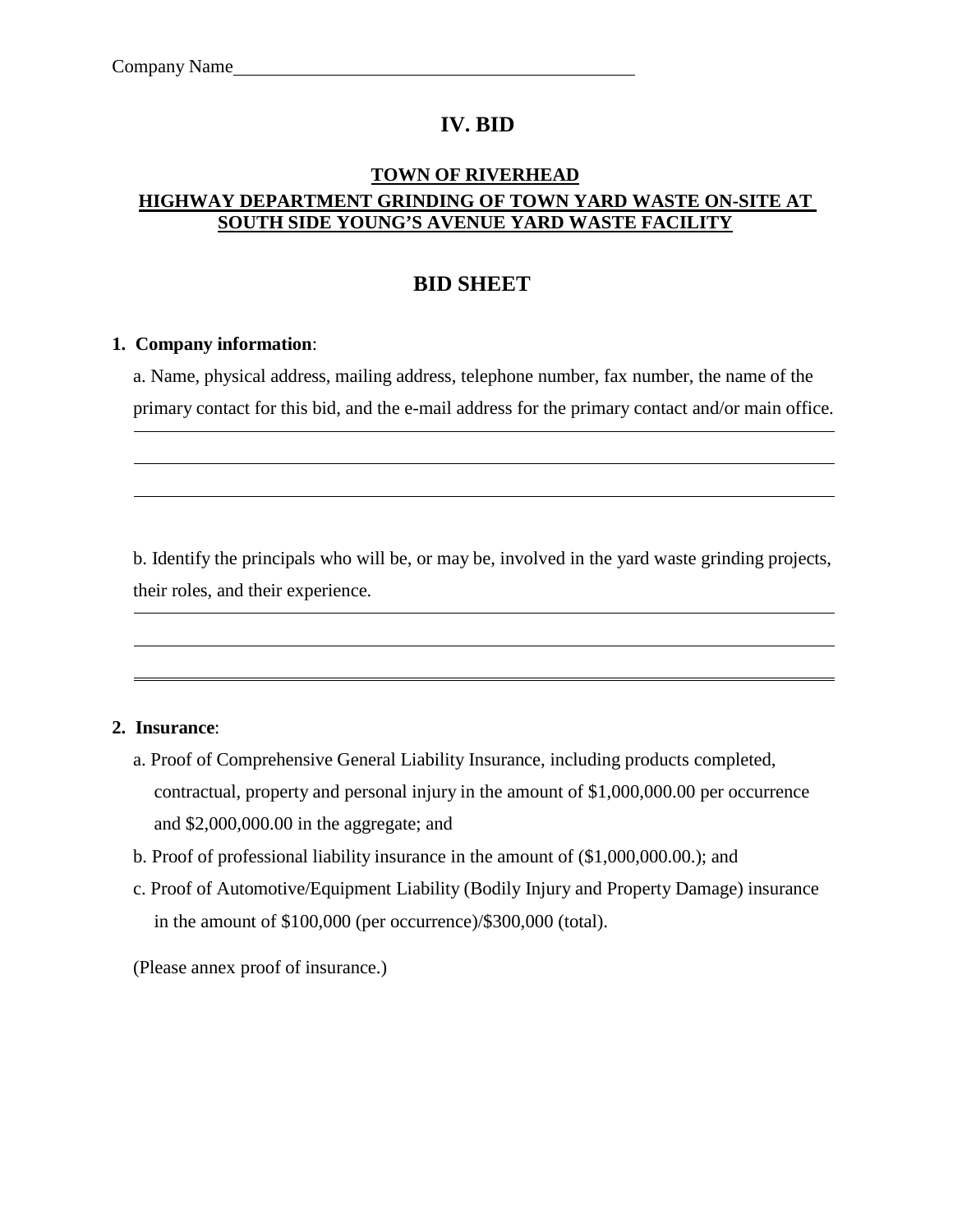## **3. Identify Equipment**

a. Identify the equipment available to perform the items identified in the scope of services and identify if the company and personnel have any necessary expertise/training and, to the extent required by law, permits and licenses to operate the equipment required to perform the grinding services.

Equipment (Identify each piece of equipment and include information regarding B(1) and (2) above regarding volume per hour screen i.e. 1", 1 ½", 2"):

Personnel: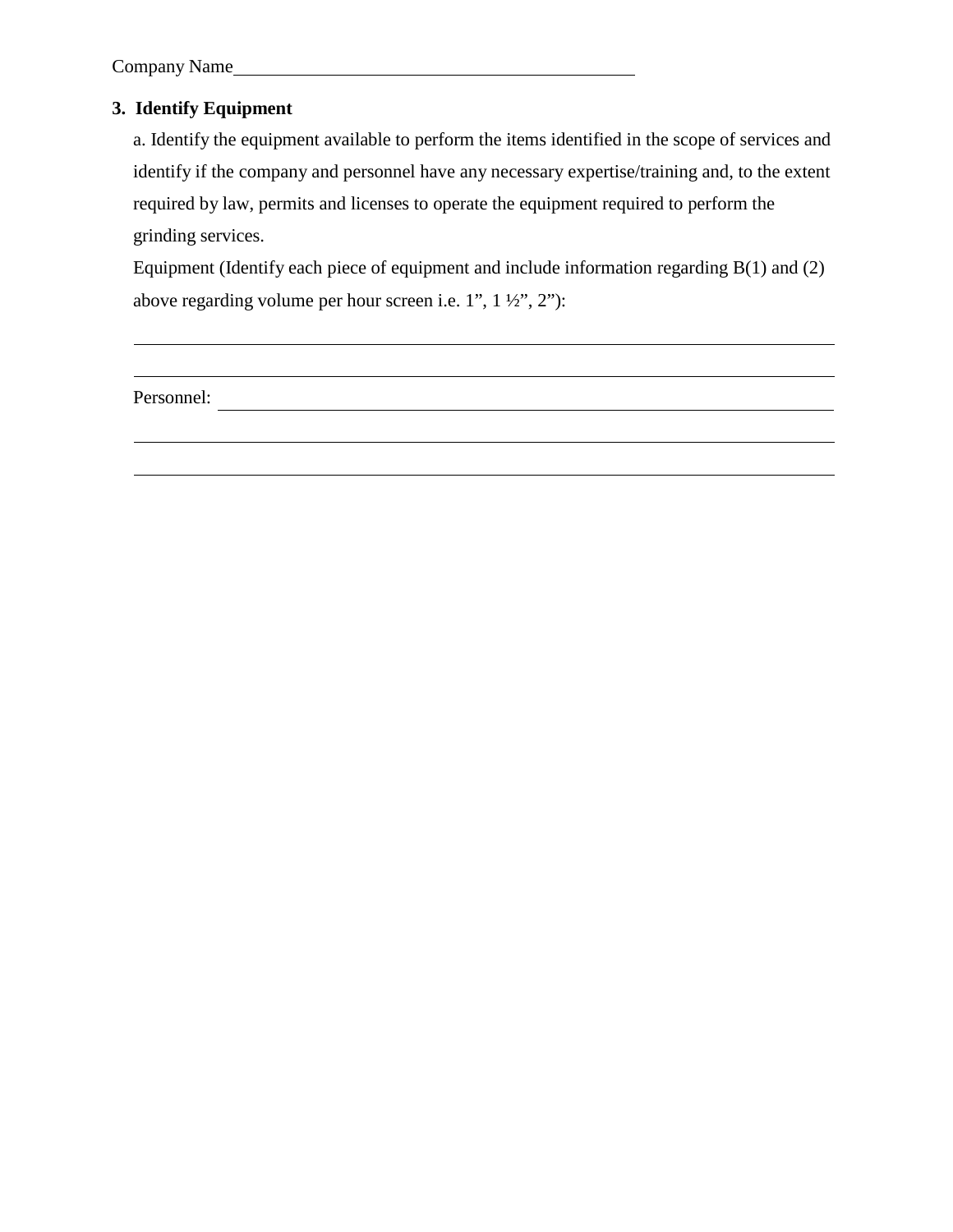## **4. Bid Amount**:

**Note, a Bidder may bid on one or more than one of the following: Option A; Option B; Option C or Option D.** 

| <b>Bid Amount Option A</b><br>a. COST PER DAY FOR GRINDING (single grind)\$ |                             |
|-----------------------------------------------------------------------------|-----------------------------|
| b. COST PER THREE DAY OF GRINDING (single grind)                            | $\mathbb{S}$                |
| *Identify date CONTRACTOR available to begin grinding of material:          |                             |
| <b>Bid Amount Option B</b><br>COST PER DAY FOR GRINDING (double grind)      |                             |
| COST PER THREE DAY OF GRINDING (double grind)                               | $\frac{\text{S}}{\text{S}}$ |
| *Identify date CONTRACTOR available to begin grinding of material:          |                             |
| <b>Bid Amount Option C</b><br>COST TO GRIND ALL MATERIAL (single grind)     |                             |
| *Identify date CONTRACTOR available to begin grinding of material:          |                             |
| <b>Bid Amount Option D</b><br>COST TO GRIND ALL MATERIAL (double grind)     |                             |
| *Identify date CONTRACTOR available to begin grinding of material:          |                             |

As stated in these specifications, the Highway Superintendent may request samples of material that CONTRACTOR has single or double ground with the equipment proposed to be used to complete this project.

Note, all costs to locate equipment to site, remove equipment from the site, fuel, and labor are to be included and incorporated into the daily rate and three day rate. The Town shall not be responsible for any other costs to perform the tasks identified in the Bid Specifications.

| DATE:   |  |  |
|---------|--|--|
| SIGNED: |  |  |
| TITLE:  |  |  |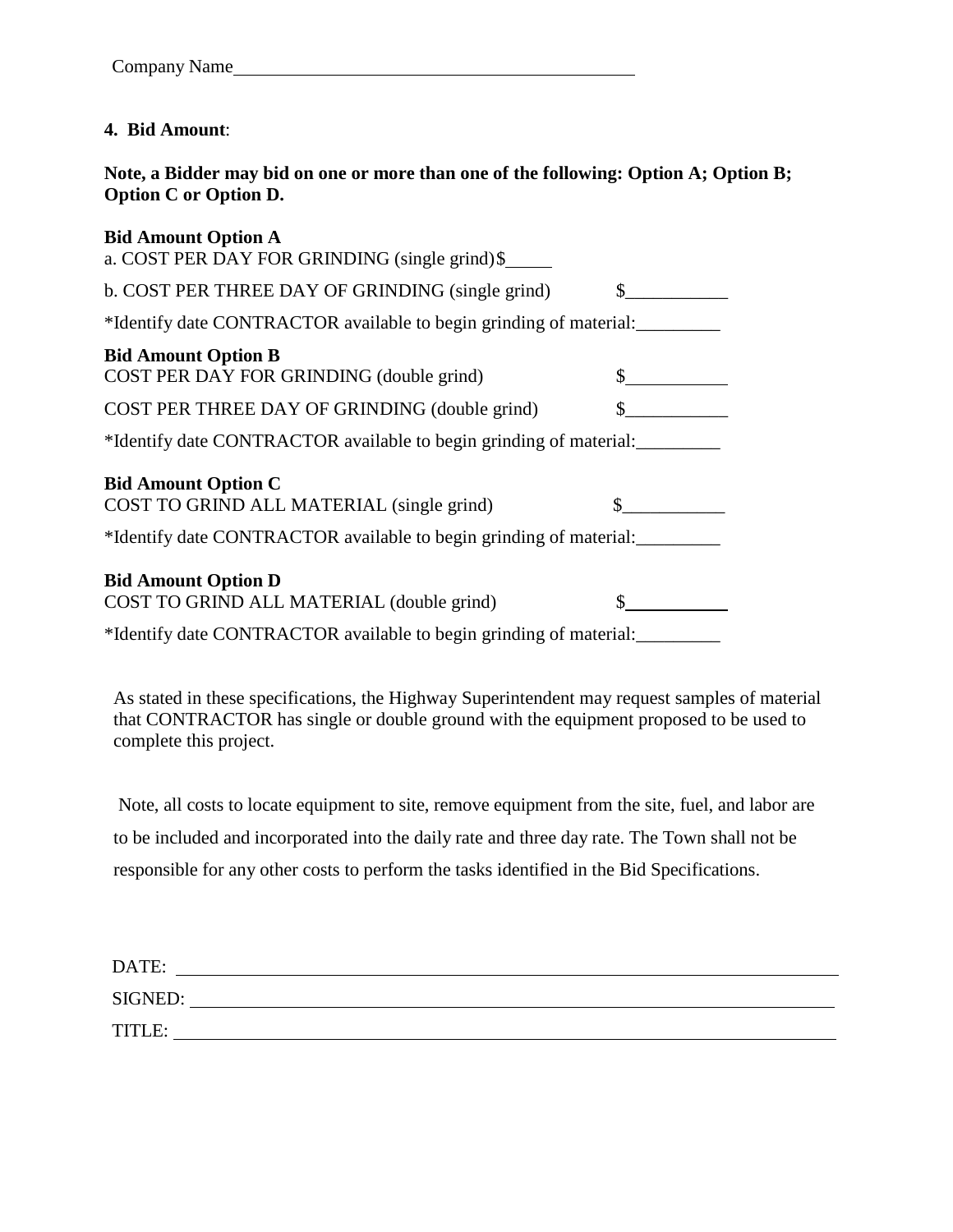# **TOWN OF RIVERHEAD NOTICE TO BIDDERS**

#### **TAKE NOTICE** that sealed bids for **HIGHWAY DEPARTMENT GRINDING OF TOWN YARD WASTE ON-SITE AT SOUTH SIDE YOUNG'S AVENUE YARD WASTE FACILITY** will be received by the Town Clerk of the Town of Riverhead at Town Hall, 200 Howell Avenue, Riverhead, New York 11901, until **11:00 a.m. on June 19 2019.**

Bid packets, including Specifications, may be examined and/or obtained by visiting the Town of Riverhead website at [www.townofriverheadny.gov](http://www.townofriverheadny.gov/) and click on Bid Requests beginning **May 30, 2019.**

Any and all exceptions to the Specifications must be listed on a separate sheet of paper, bearing the designation "EXCEPTIONS TO THE SPECIFICATIONS" and be attached to the bid form.

All bids are to be submitted in a sealed envelope bearing the designation **HIGHWAY DEPARTMENT GRINDING OF TOWN YARD WASTE ON-SITE AT SOUTH SIDE YOUNG'S AVENUE YARD WASTE FACILITY**. Bids must be received by the Office of the Town Clerk by no later than **11:00 a.m. on June 19, 2019.**

Please take further notice that the Town Board reserves the right to reject in whole or in part any or all bids, waive any informality in the bids, and accept the bid which is deemed most favorable in the interest of the Town of Riverhead. The Town Board will use its discretion to make judgmental determination as to its best estimate of the lowest bidder. Note: Bid responses must be delivered to the Office of the Town Clerk at the address above. The Town may decline to accept, deem untimely, and/or reject any bid response/proposal that is not delivered to the Office of the Town Clerk.

## BY ORDER OF THE TOWN BOARD OF THE TOWN OF RIVERHEAD

Diane M. Wilhelm, Town Clerk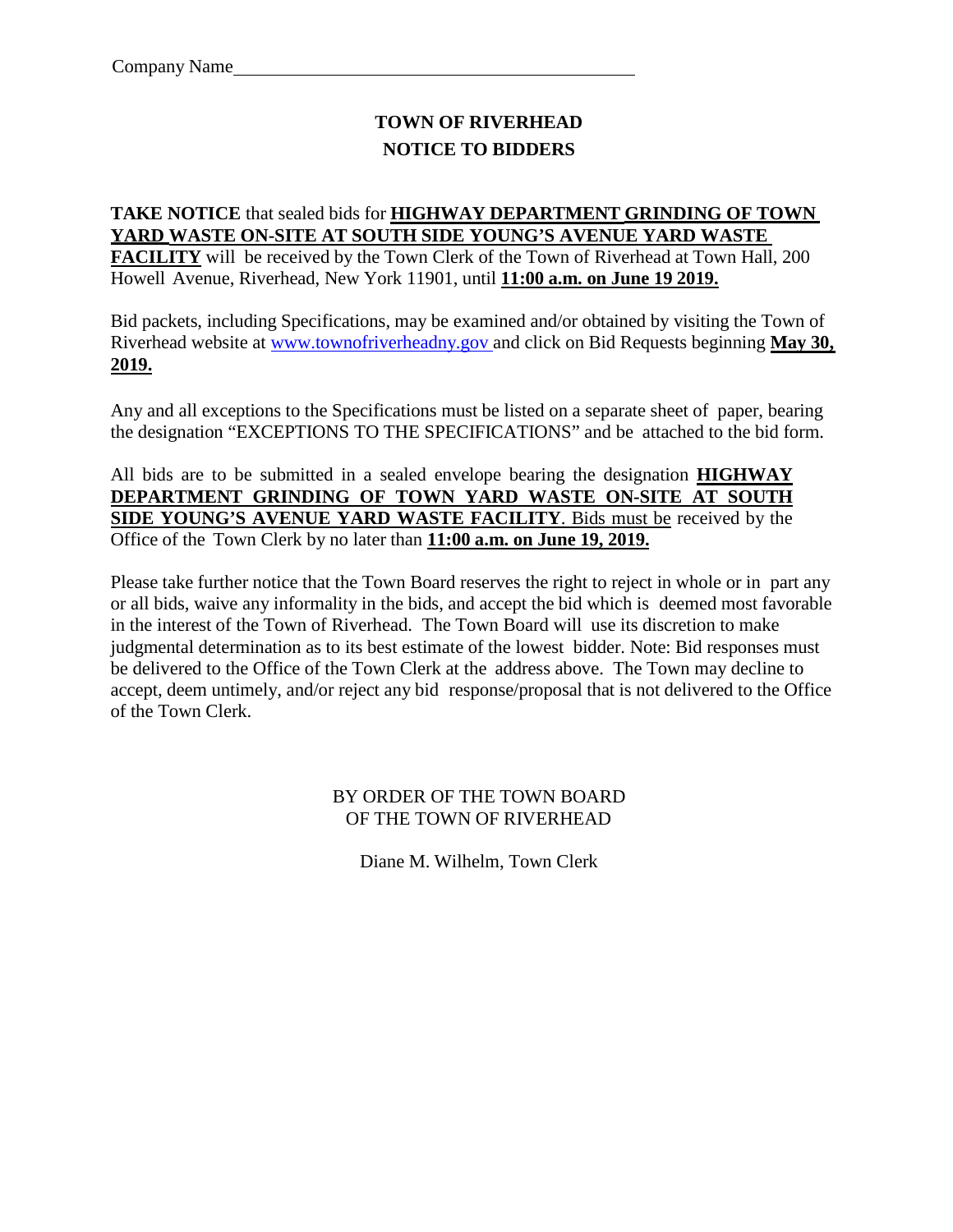## **NON-COLLUSIVE CERTIFICATE**

#### (MUST BE COMPLETED. SIGNED. NOTARIZED AND RETURNED WITH BID)

#### UNDER PENALTIES OF PERJURY:

(bidder), being duly sworn, deposes and says:

- A) This bid or proposal has been independently arrived at without collusion with any other bidder or with any competitor or potential competitor;
- B) This bid or proposal has not knowingly been disclosed, prior to the opening of bids or proposals for this project, to any other bidder, competitor, or potential competitor;
- C) No attempt has been made or will be made to induce any other person, partnership, or corporation to submit or not to submit a bid or proposal;
- D) The person signing this bid or proposal certifies that he has been fully informed regarding the accuracy of the statements contained in this certification, and under penalties of perjury, affirms the truth thereof, such penalties being applicable to the bidder as the person signing on its behalf; and
- E) That the attached hereto (if a corporate bidder) is a certified copy of a resolution authorizing the execution of this certificate by the signatory of this bid or proposal on behalf of the corporate bidder.

Corporation:

(PRINT CORPORATION NAME)

By: **Example 2018** (SIGNATURE) (TITLE)

Address:

Sworn to before me this

day of , 2019

Notary Public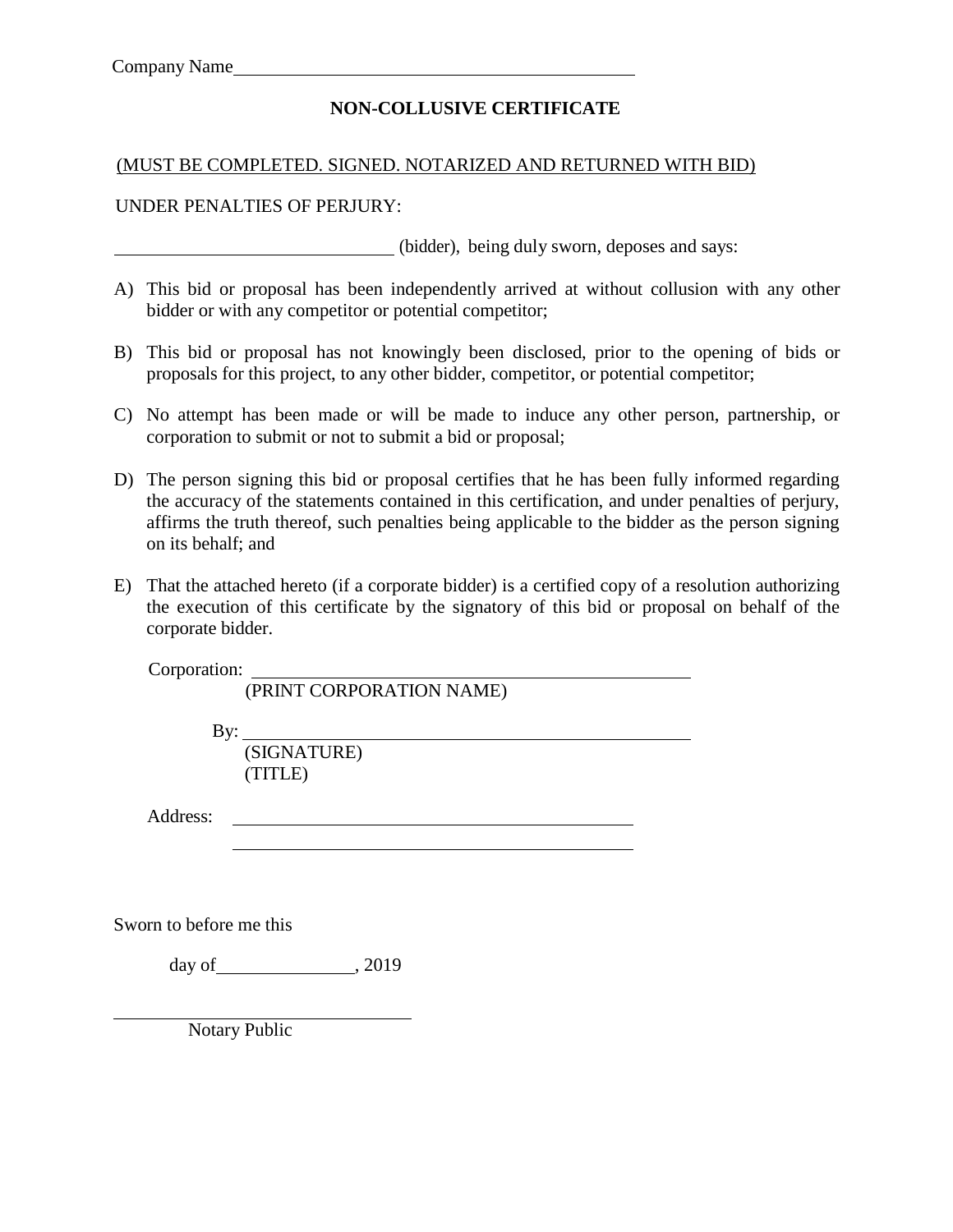| I/WE FULLY UNDERSTAND THAT THE ACCEPTANCE OF THIS BID IS SUBJECT |
|------------------------------------------------------------------|
| TO THE PROVISIONS OF SECTION 103A AND 103B OF THE GENERAL        |

MUNICIPAL LAW.

NAMEOFAGENT/DEALER:

ADDRESS:

CONTACT PERSON:

DATE:

SIGNATURE OFAGENT/DEALER: